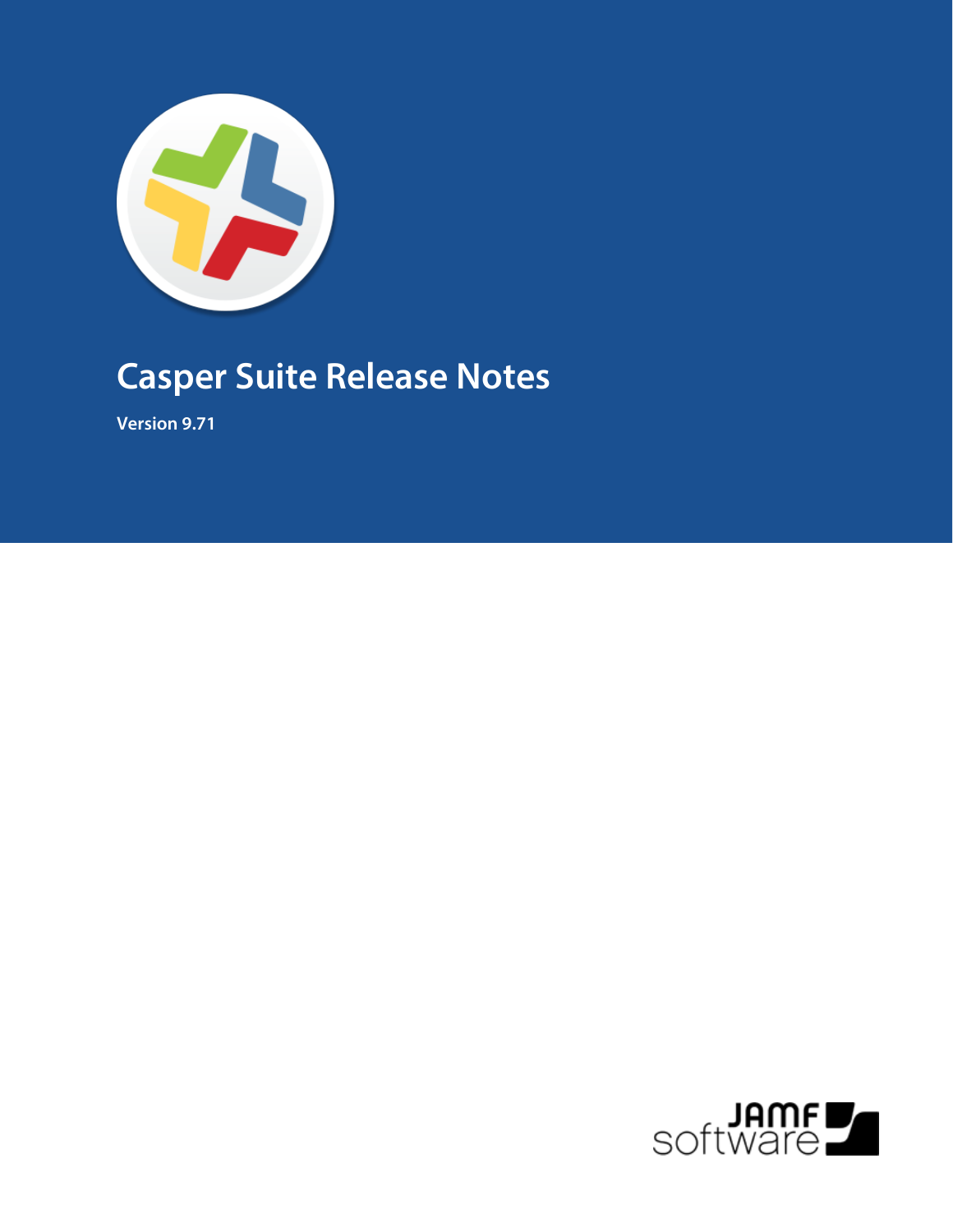JAMF Software, LLC © 2015 JAMF Software, LLC. All rights reserved.

JAMF Software has made all efforts to ensure that this guide is accurate.

JAMF Software 301 4th Ave S Suite 1075 Minneapolis, MN 55415-1039 (612) 605-6625

Apache Tomcat and Tomcat are trademarks of the Apache Software Foundation.

Apple, the Apple logo, and Mac OS X are trademarks of Apple Inc., registered in the U.S. and other countries.

The CASPER SUITE, COMPOSER®, the COMPOSER Logo®, JAMF SOFTWARE®, the JAMF SOFTWARE Logo®, RECON®, and the RECON Logo® are registered or common law trademarks of JAMF SOFTWARE, LLC in the U.S. and other countries.

Intel is a registered trademark of the Intel Corporation in the U.S. and other countries.

iOS is a trademark or registered trademark of Cisco in the U.S. and other countries.

Oracle and Java are registered trademarks of Oracle and/or its affiliates. Other names may be trademarks of their respective owners.

All other product and service names mentioned are the trademarks of their respective companies.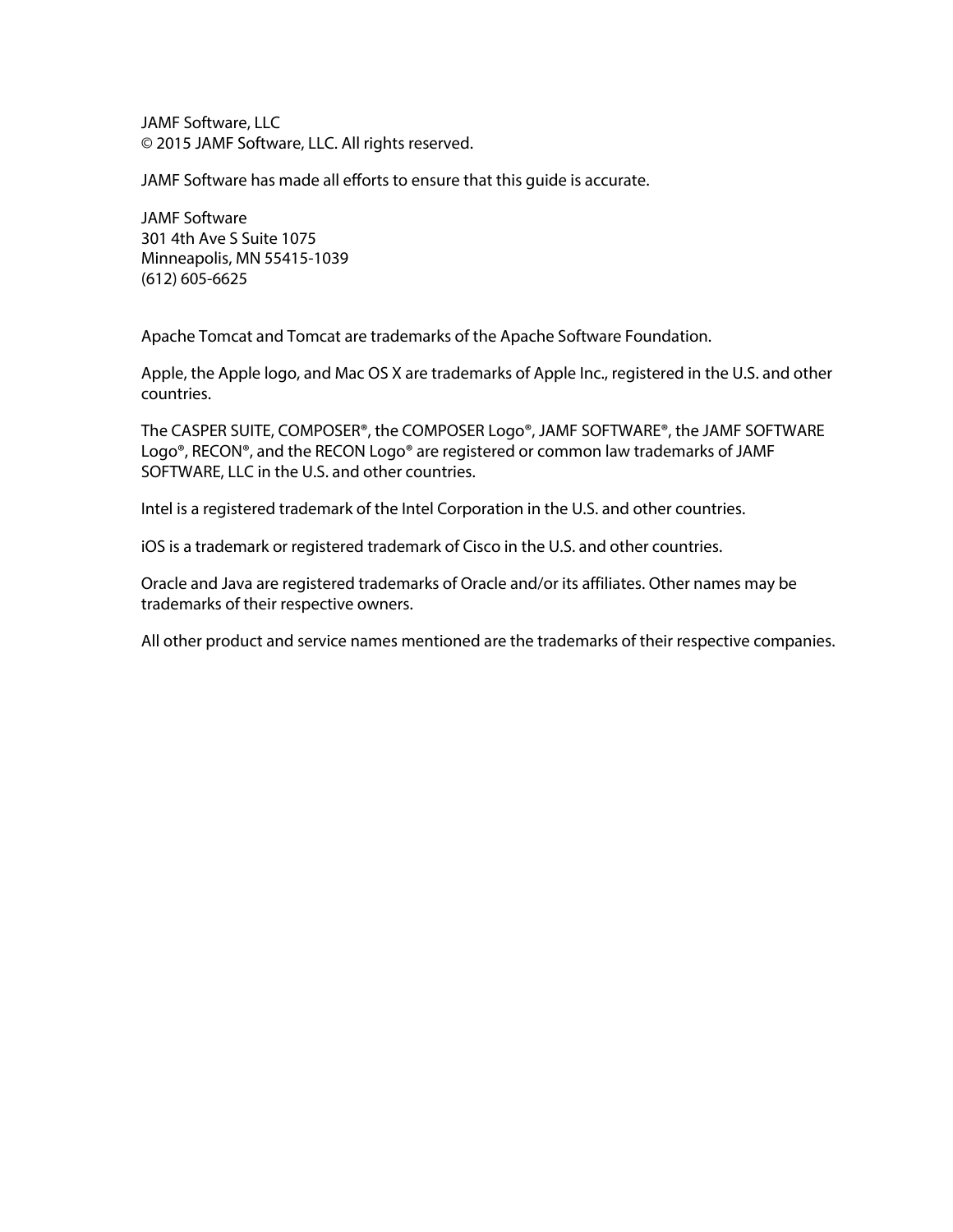## **Contents**

#### **[What's New in This Release](#page-3-0)**

#### **[Backward Compatibility](#page-4-0)**

 **[Installation](#page-5-0)** [Preparing to Upgrade](#page-5-1) [Functionality Changes and Other Considerations](#page-5-2)

 [Upgrading the JSS](#page-7-0) [Upgrading the JSS Host Server to OS X Server v10.10](#page-9-0)

#### **[Deprecations and Removals](#page-11-0)**

**[Bug Fixes and Enhancements](#page-12-0)**

 [jamf binary](#page-12-1) [JAMF Software Server](#page-12-2)

**[Known Issues](#page-13-0)**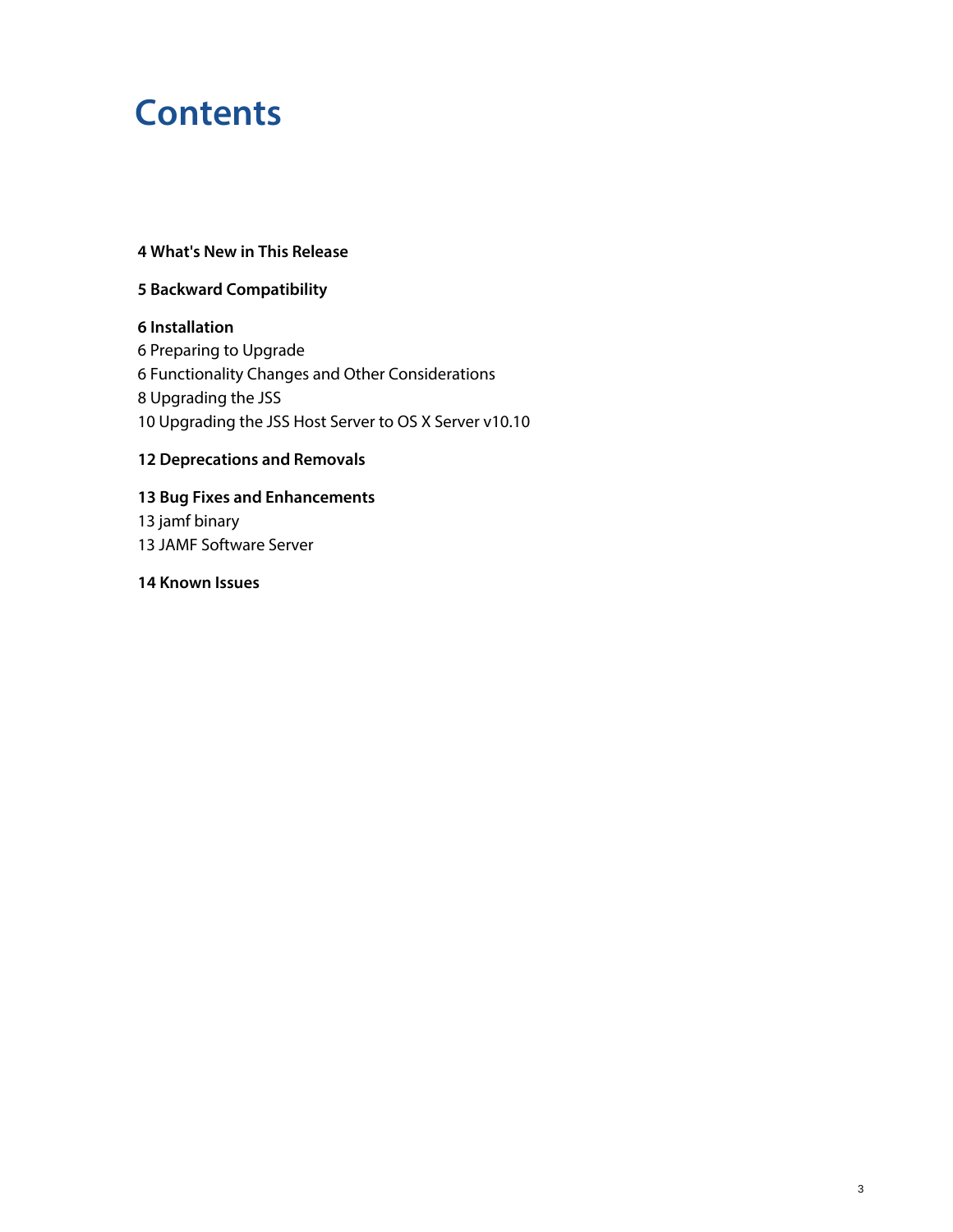## <span id="page-3-0"></span>**What's New in This Release**

**Support for Java 1.8**—The JSS is now compatible with Java 1.8. Note: Casper Focus v9.7 and earlier are not compatible with a JSS running Java 1.8.

For a complete list of bug fixes and enhancements, see the **Bug Fixes and Enhancements** section.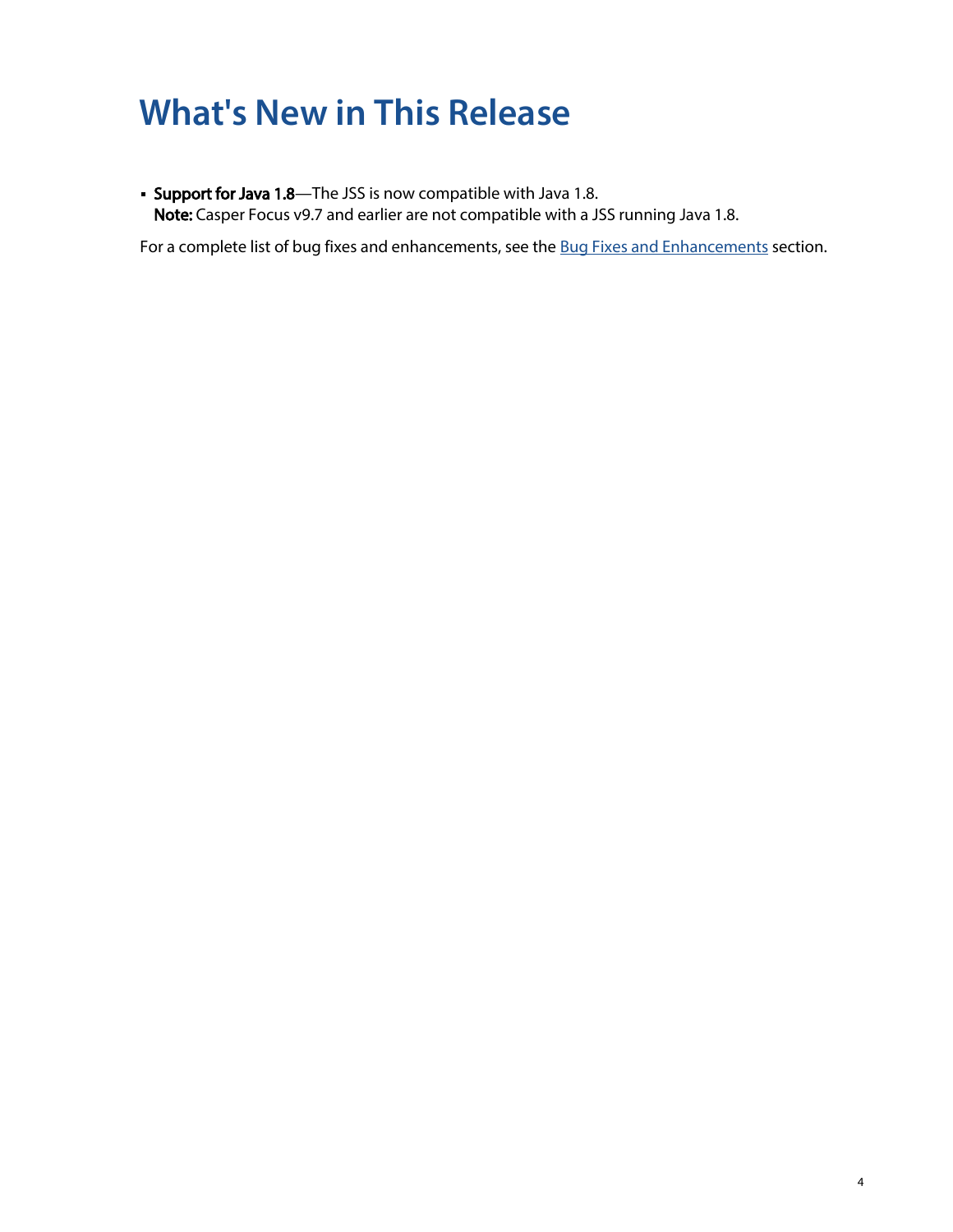# <span id="page-4-0"></span>**Backward Compatibility**

The following versions of the client applications are compatible with this version of the JSS:

- Casper Admin v9.4 or later
- Casper Imaging v8.6 or later
- Casper Remote v9.2 or later
- Recon v9.2 or later

Any version of Casper Focus, Composer, and Self Service Mobile are compatible.

To take full advantage of new features, bug fixes, and enhancements, use the most current version of the JSS and the client applications.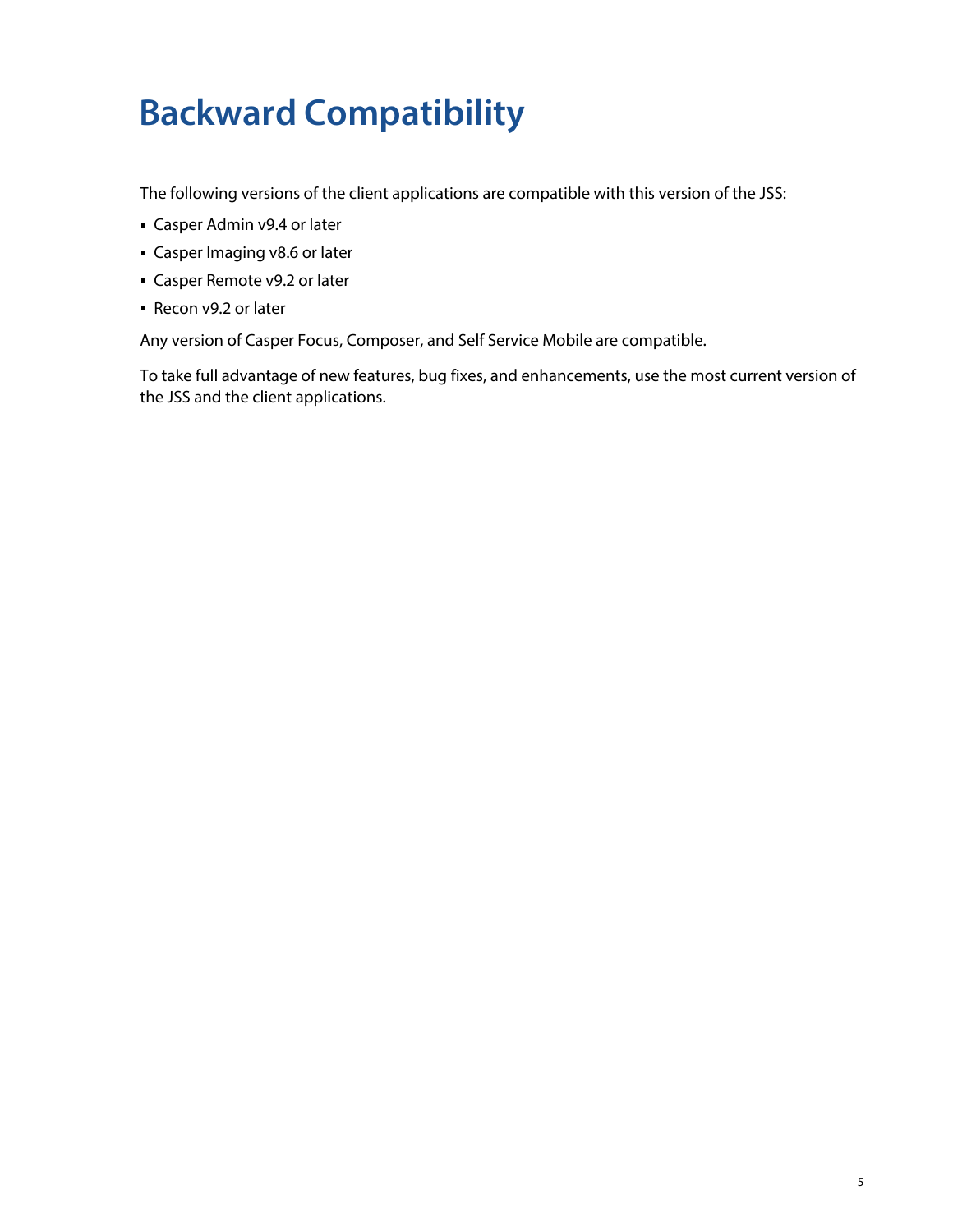# <span id="page-5-0"></span>**Installation**

### <span id="page-5-1"></span>**Preparing to Upgrade**

To ensure the upgrade goes as smoothly as possible, review the best practices, tips, and considerations explained in the following Knowledge Base articles:

- [Preparing to Upgrade the JSS](https://jamfnation.jamfsoftware.com/article.html?id=136)-Explains the best practices for evaluating and preparing for an upgrade.
- **Upgrading a JSS Hosted on Windows**—Provides preparation tips and step-by-step instructions for upgrading a JSS hosted on a Windows server.
- [Upgrading the JSS in a Clustered Environment—](https://jamfnation.jamfsoftware.com/article.html?id=212)Provides step-by-step instructions for upgrading the JSS in a clustered environment.

### <span id="page-5-3"></span><span id="page-5-2"></span>**Functionality Changes and Other Considerations**

Depending on the version you are upgrading from, changes made to the Casper Suite since your last upgrade could impact your current environment setup or workflows.

The following table explains key changes and additions to the Casper Suite, the versions in which they were implemented, and where to get more information.

| <b>Starting</b><br>with | <b>Change or</b><br><b>Consideration</b>                                    | <b>Description</b>                                                                                                                                                                                                                                                                        | <b>Additional Resources</b>                                                                                                                      |
|-------------------------|-----------------------------------------------------------------------------|-------------------------------------------------------------------------------------------------------------------------------------------------------------------------------------------------------------------------------------------------------------------------------------------|--------------------------------------------------------------------------------------------------------------------------------------------------|
| v9.51                   | Modified<br>support for OS<br>$X$ v10.5 and<br>v10.6                        | Features implemented in the Casper Suite<br>v9.51 or later are no longer supported on<br>computers with OS X v10.5 and v10.6.<br>Workflows implemented prior to v9.51 will<br>continue to function, but they may require<br>earlier versions of the client applications.                  | "Requirements"<br>section in the Casper<br>Suite Administrator's<br>Guide                                                                        |
| v9.5                    | App<br>distribution<br>allowed with<br>App Store<br>restrictions<br>enabled | Apps can be distributed to mobile devices<br>with iOS 7 or later even when the App Store<br>is restricted on those devices.<br>To do this, you must redistribute iOS<br>configuration profiles that have the Allow<br>installing apps checkbox deselected in the<br>Restrictions payload. | <b>Distributing Apps to</b><br><b>Mobile Devices with</b><br><b>App Store Restrictions</b><br><b>After Upgrading to</b><br>the JSS v9.5 or Later |
| v9.3                    | User<br>management<br>and VPP<br>integration                                | The JSS can be configured to integrate with<br>VPP, and users can be managed from the<br>Users tab in the JSS.<br>To take advantage of this functionality, you<br>must first complete the user migration<br>process.                                                                      | <b>Migrating Users</b>                                                                                                                           |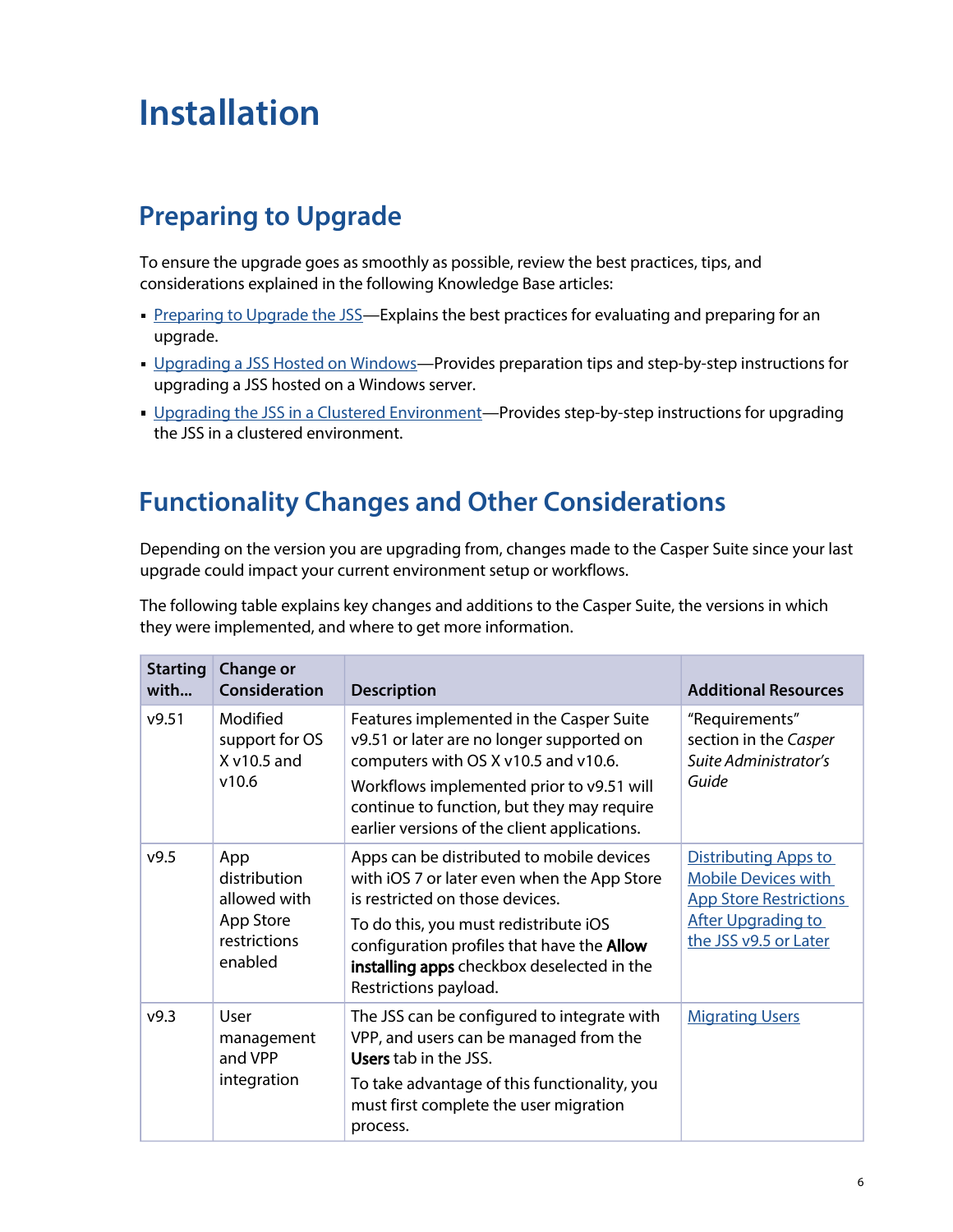| <b>Starting</b><br>with | <b>Change or</b><br>Consideration                                                  | <b>Description</b>                                                                                                                                                                                                                                                                                                                                                                                                                         | <b>Additional Resources</b>                                                      |
|-------------------------|------------------------------------------------------------------------------------|--------------------------------------------------------------------------------------------------------------------------------------------------------------------------------------------------------------------------------------------------------------------------------------------------------------------------------------------------------------------------------------------------------------------------------------------|----------------------------------------------------------------------------------|
| v9.21                   | Distribution of<br>signed iOS<br>configuration<br>profiles from<br>Apple           | Signed iOS configuration profiles from<br>Apple can be uploaded to the JSS and<br>distributed.                                                                                                                                                                                                                                                                                                                                             | Distributing a Signed<br><b>Configuration Profile</b><br>from Apple              |
| v9.1                    | Enrollment<br>profile<br>requirements<br>for iOS 7 or<br>later                     | Enrollment profiles created using the<br>Casper Suite v9.0 or earlier cannot be used<br>to enroll mobile devices with iOS 7 or later.<br>If you plan to enroll devices with iOS 7 or<br>later, create a new enrollment profile using<br>the Casper Suite v9.1 or later.<br>Note: Mobile devices enrolled with the<br>Casper Suite v9.0 or earlier using an<br>enrollment profile do not need to be re-<br>enrolled when upgraded to iOS 7. | "Enrollment Profiles"<br>section in the Casper<br>Suite Administrator's<br>Guide |
| v9.0                    | Deprecation of<br>support for<br>custom reports                                    | Custom reports are no longer supported<br>and are not migrated during an upgrade<br>from v8.x.                                                                                                                                                                                                                                                                                                                                             | N/A                                                                              |
| v9.0                    | Loss of certain<br>of Managed<br>Preferences                                       | Due to a change in the way that Managed<br>Preferences work in v9.x, two types of<br>Managed Preferences are lost when<br>upgrading from v8.x.                                                                                                                                                                                                                                                                                             | <b>Managed Preferences</b><br>and Upgrading to the<br>JSS v9.0 or Later          |
| v9.0                    | Deprecation of<br>support for<br>smart groups<br>with certain<br>criteria          | The JSS no longer supports smart groups<br>that contain "Version" and "Title" criteria<br>listed in that order. It is recommended that<br>you switch the order to "Title"-"Version"<br>before upgrading from v8.x.                                                                                                                                                                                                                         | <b>Switching the Order</b><br>of Smart Group<br>Criteria                         |
| v9.0                    | <b>API</b><br>improvements                                                         | Earlier versions of the JSS API returned<br>inconsistent values, making it difficult to<br>compare values and maintain consistency.<br>Several changes have been made to<br>improve this.                                                                                                                                                                                                                                                  | Improvements in the<br><b>JSS API v9.0</b>                                       |
| v8.72                   | Deprecation of<br>enrollment<br>profiles<br>downloaded<br>from v8.71 or<br>earlier | Enrollment profiles downloaded from the<br>Casper Suite v8.71 or earlier cannot be used<br>to enroll mobile devices with v8.72 or later.<br>Re-download any enrollment profiles that<br>were downloaded with v8.71 or earlier. Use<br>the newly downloaded versions to enroll<br>mobile devices with v8.72 or later.                                                                                                                       | N/A                                                                              |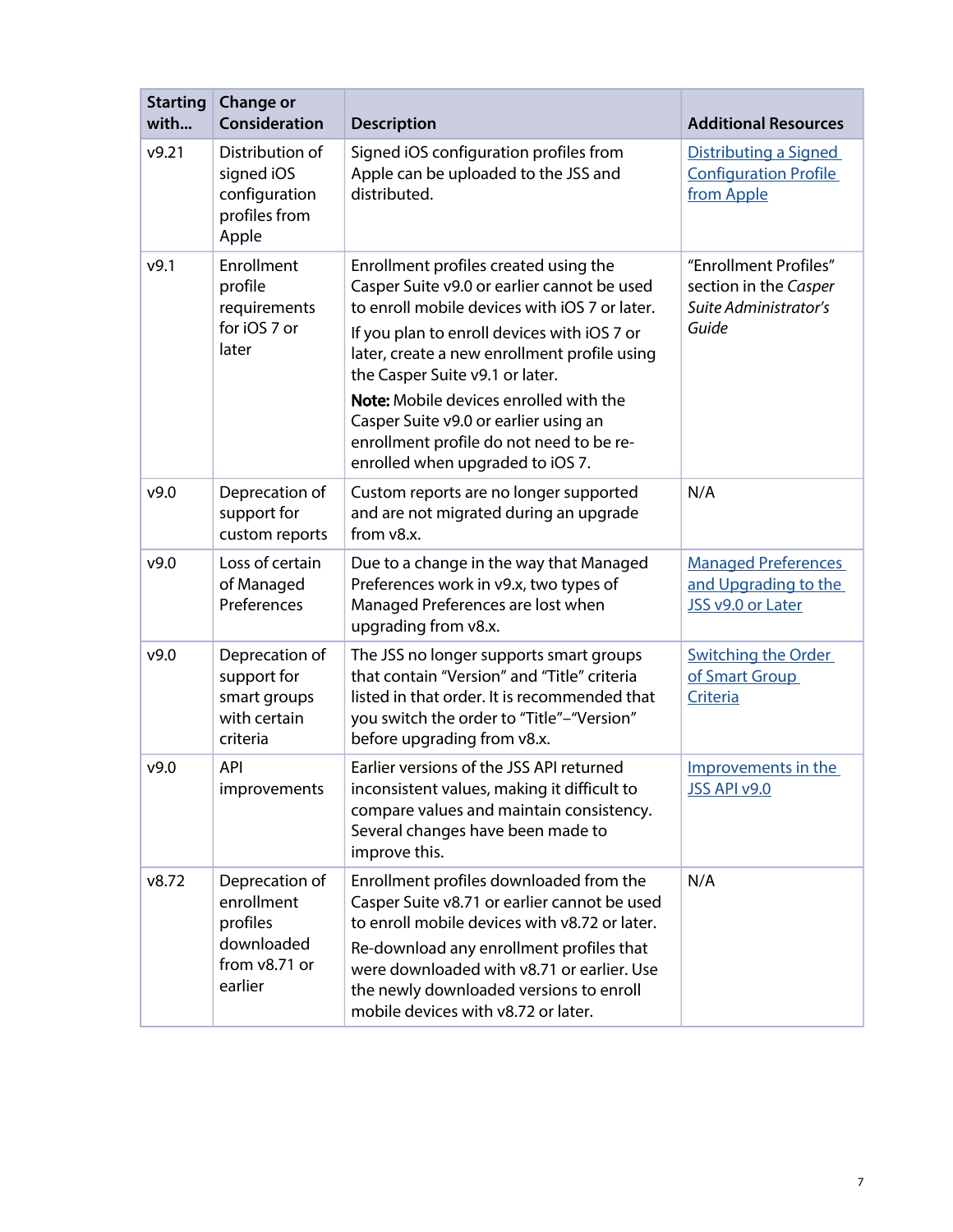| <b>Starting</b><br>with | <b>Change or</b><br>Consideration                                                         | <b>Description</b>                                                                                                                                                                                             | <b>Additional Resources</b>                                             |
|-------------------------|-------------------------------------------------------------------------------------------|----------------------------------------------------------------------------------------------------------------------------------------------------------------------------------------------------------------|-------------------------------------------------------------------------|
| v8.3                    | MDM profile<br>distribution<br>required for<br>app<br>management<br>on certain<br>devices | An MDM profile that supports app<br>management must be distributed via the<br>Self Service web clip to managed iOS 4<br>devices that are upgraded to iOS 5 or later.                                           | <b>Distributing Updated</b><br><b>MDM Profiles</b>                      |
| v8.3                    | Recommended<br>enablement of<br>certificate-<br>based<br>authentication                   | If you are upgrading the Casper Suite v8.2x<br>or earlier, it is recommended that you<br>enable certificate-based authentication.<br>Doing so ensures that device certificates on<br>OS X computers are valid. | Certificate-Based<br><b>Authentication for OS</b><br><b>X Computers</b> |

### <span id="page-7-1"></span><span id="page-7-0"></span>**Upgrading the JSS**

This section explains how to upgrade the JSS using the JSS Installers. If the JSS host server does not meet the JSS Installer requirements, you can install the JSS manually using the instructions in the " [Manually Installing the JAMF Software Server"](http://resources.jamfsoftware.com/documents/products/documentation/Manually-Installing-the-JAMF-Software-Server-v8.5-or-Later.pdf?mtime=1412016609) technical paper.

#### **Installed Components**

The following components are installed on the JSS host server by the JSS Installer:

- JSS web application
- **JSS Database Utility**
- Apache Tomcat

To find out which version of Tomcat will be installed, see the Apache Tomcat Version Installed by the JSS Installer Knowledge Base article.

#### **JSS Installer Requirements**

#### **JSS Installer for Mac**

To use the JSS Installer for Mac, you need a Mac computer with:

- A 64-bit capable Intel processor
- 2 GB of RAM
- 400 MB of disk space available
- OS X Server v10.7 or later
- Server.app (recommended)
- Java 1.6, 1.7, or 1.8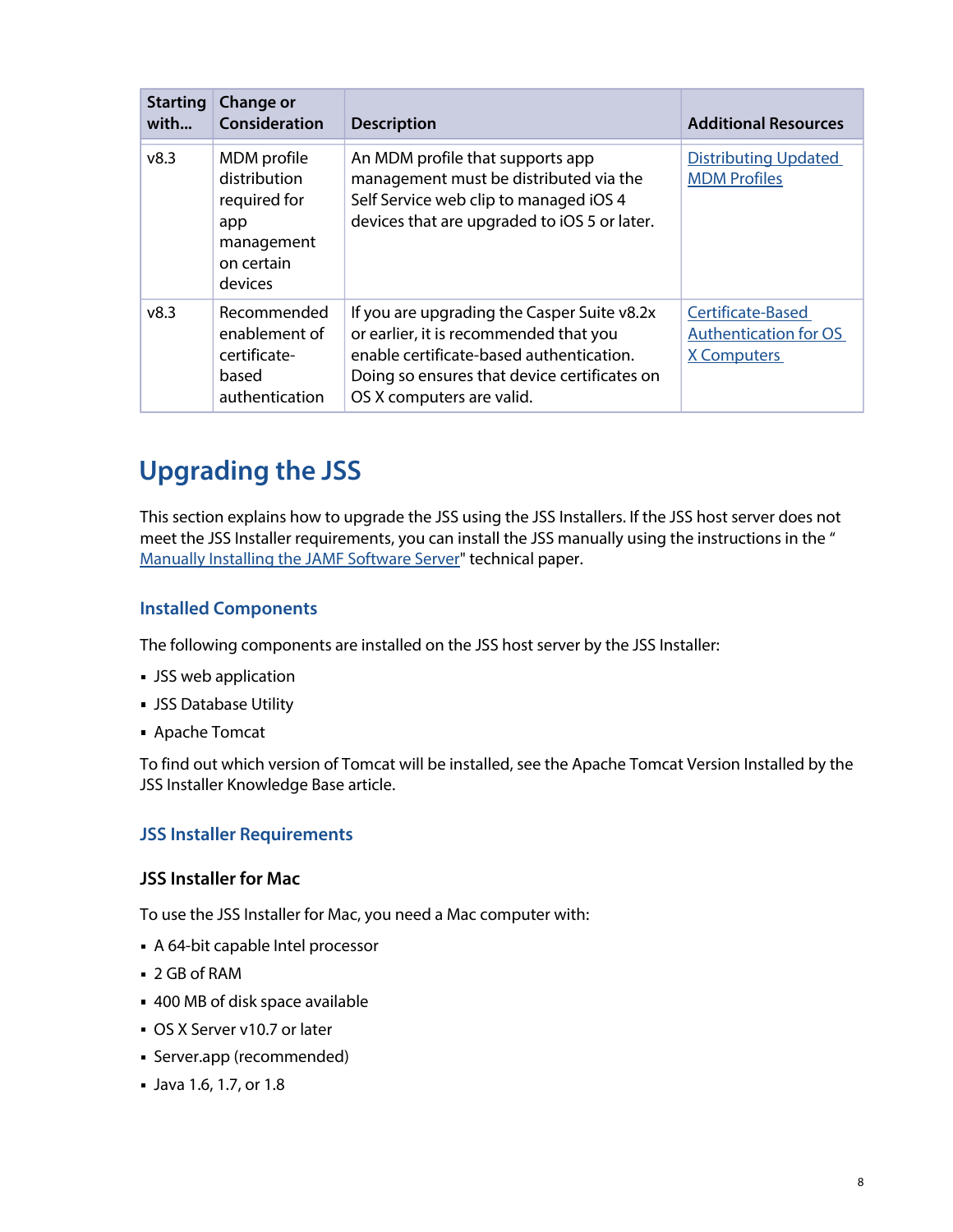- Java Cryptography Extension (JCE) Unlimited Strength Jurisdiction Policy Files 1.6, 1.7, or 1.8 You can download the JCE from: <http://www.oracle.com/technetwork/java/javase/downloads/jce8-download-2133166.html>
- MySQL Enterprise Edition 5.5 or later (recommended), or MySQL Community Server 5.5 or later, available at: <https://www.mysql.com/downloads/>
- Ports 8443 and 9006 available

#### **JSS Installer for Linux**

To use the JSS Installer for Linux, you need a server with:

- A 64-bit capable Intel processor
- 2 GB of RAM
- 400 MB of disk space available
- One of the following operating systems:
	- Ubuntu 12.04 LTS Server (64-bit)
	- Ubuntu 14.04 LTS Server (64-bit)
	- Red Hat Enterprise Linux (RHEL) 6.4 or later
- Open Java Development Kit (OpenJDK) 6, 7, or 8 For more information, go to [http://openjdk.java.net/.](http://openjdk.java.net/)
- MySQL Enterprise Edition 5.5 or later (recommended), or MySQL Community Server 5.5 or later, available at: <https://www.mysql.com/downloads/>
- Ports 8443 and 8080 available

#### **JSS Installer for Windows**

To use the JSS Installer for Windows, you need a server with:

- A 64-bit capable Intel processor
- 2 GB of RAM
- 400 MB of disk space available
- Windows Server 2008 R2 (64-bit) or Windows Server 2012 (64-bit)
- Java SE Development Kit (JDK) 1.6, 1.7, or 1.8 for Windows x64 You can download the JDK from: <http://www.oracle.com/technetwork/java/javase/downloads/jdk8-downloads-2133151.html>
- Java Cryptography Extension (JCE) Unlimited Strength Jurisdiction Policy Files 1.6, 1.7, or 1.8 You can download the JCE from: <http://www.oracle.com/technetwork/java/javase/downloads/jce8-download-2133166.html>
- MySQL Enterprise Edition 5.5 or later (recommended), or MySQL Community Server 5.5 or later, available at: <https://www.mysql.com/downloads/>
- Ports 8443 and 8080 available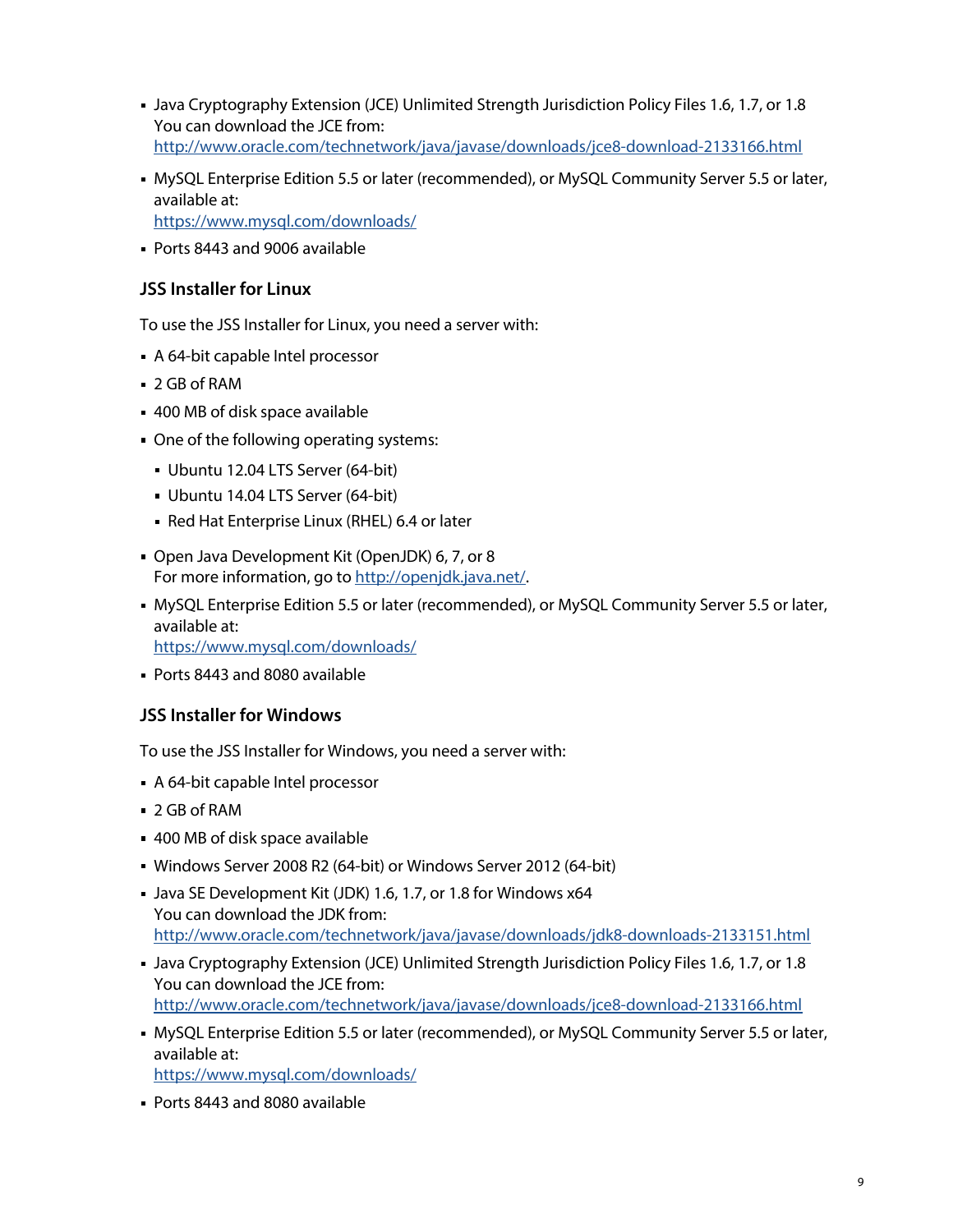#### **Upgrading the JSS from v8.x to v9.x**

In addition to the changes explained in the **Functionality Changes and Other Considerations** section, there are a few things to be aware of when upgrading from v8.x to v9.x.

#### Time to Upgrade

The amount of time it takes to upgrade the JSS has increased due to the number of changes and improvements in the JSS v9.x. The amount of time it takes depends on the size of the database and the number of features that are utilized.

In general, it is recommended that you upgrade the JSS during non-business hours.

#### Upgrade Failures

If an upgrade fails, do not downgrade. Contact JAMF Software Support.

#### Upgrading from v8.64 or Earlier

When upgrading from v8.64 or earlier, first upgrade to v8.73.

- 1. Upgrade the JSS to v8.73.
- 2. Ensure that the upgrade was successful.
- 3. Back up the database.
- 4. Upgrade to v9.x. See the <u>[Upgrading the JSS](#page-7-1)</u> section.

#### Rescheduling Database Backups

If database backups were scheduled using the JSS Database Utility v8.2, it is recommended that you reschedule them using the JSS Database Utility from the target version.

For more information, see the JSS installation and configuration guide for the appropriate platform.

#### **Upgrading the JSS**

Use the following instructions to upgrade a JSS hosted on Mac or Linux. To upgrade a JSS hosted on Windows, see the [Upgrading a JSS Hosted on Windows](https://jamfnation.jamfsoftware.com/article.html?id=387) Knowledge Base article.

- 1. Back up the current database using the JSS Database Utility.
- 2. Copy the most current version of the JSS Installer for your platform to the server.
- <span id="page-9-0"></span>3. Double-click the installer and follow the onscreen instructions to complete the upgrade.

### **Upgrading the JSS Host Server to OS X Server v10.10**

This section explains how to upgrade the JSS host server from OS X Server v10.9 to v10.10.

- 1. Back up the current database.
- 2. Upgrade to OS X v10.10.
- 3. Install Java 1.8 and JCE 1.8. For instructions, see the **Installing Java and MySQL** Knowledge Base article.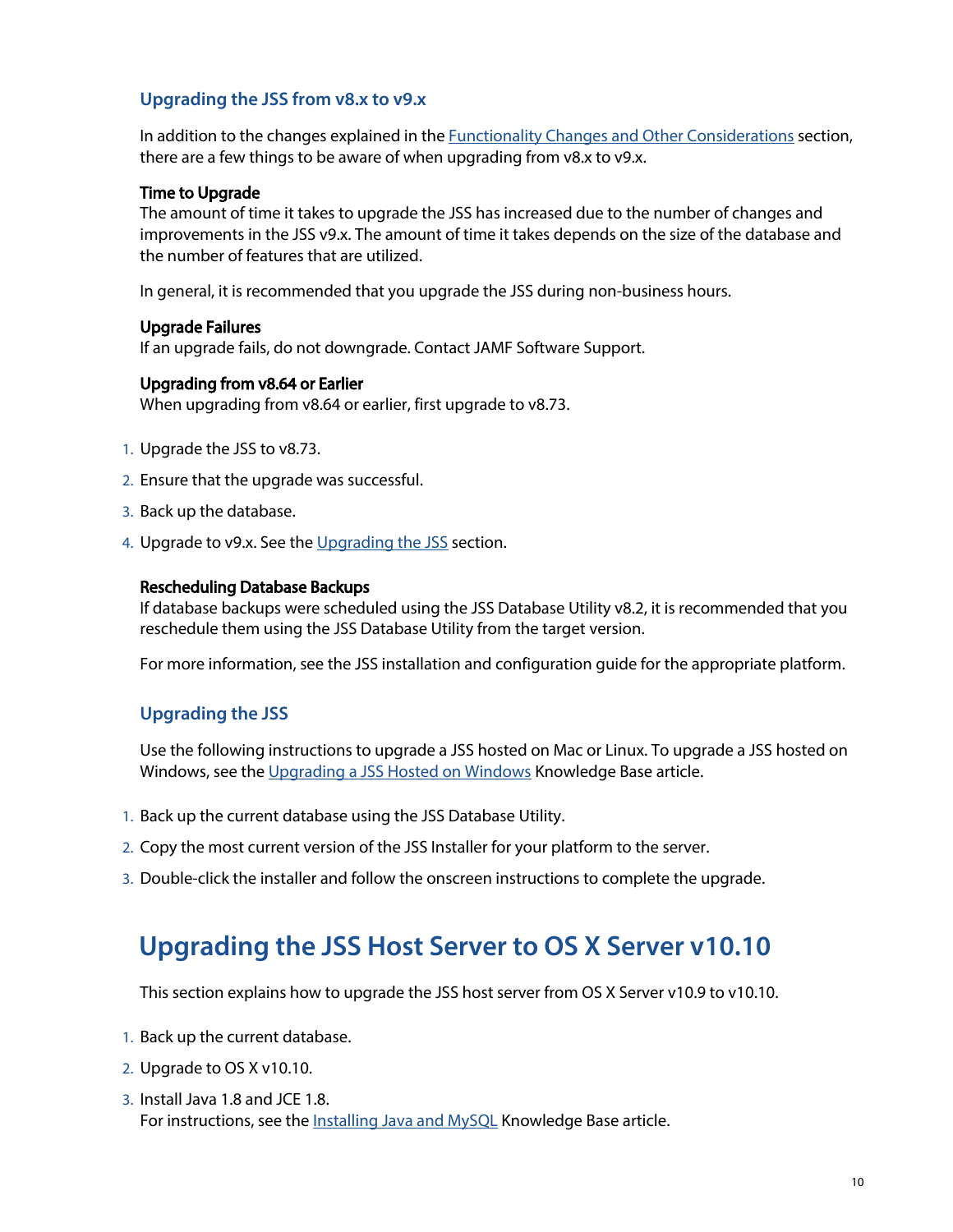4. Follow the instructions for upgrading the JSS.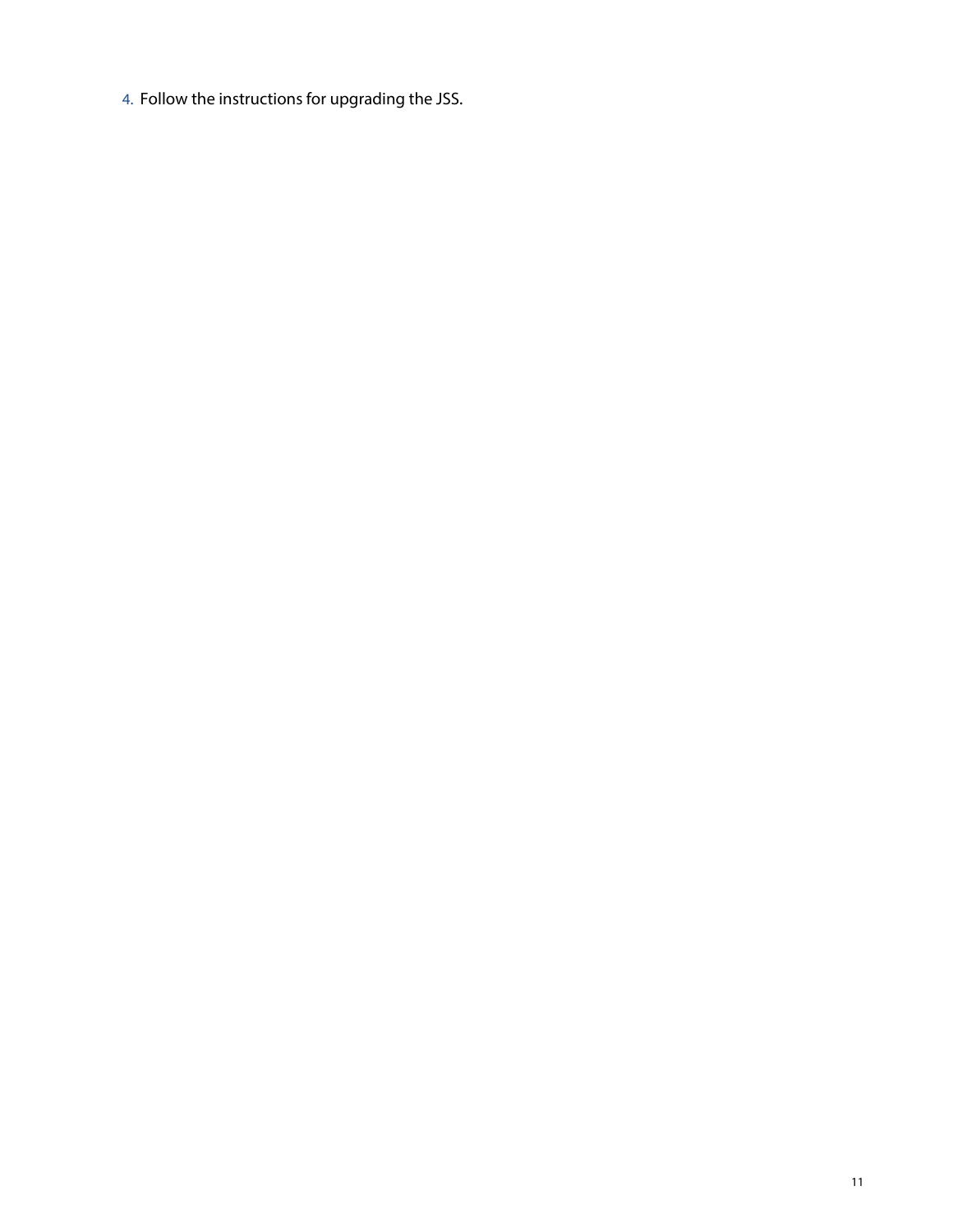# <span id="page-11-0"></span>**Deprecations and Removals**

There are no deprecations or removals in this release.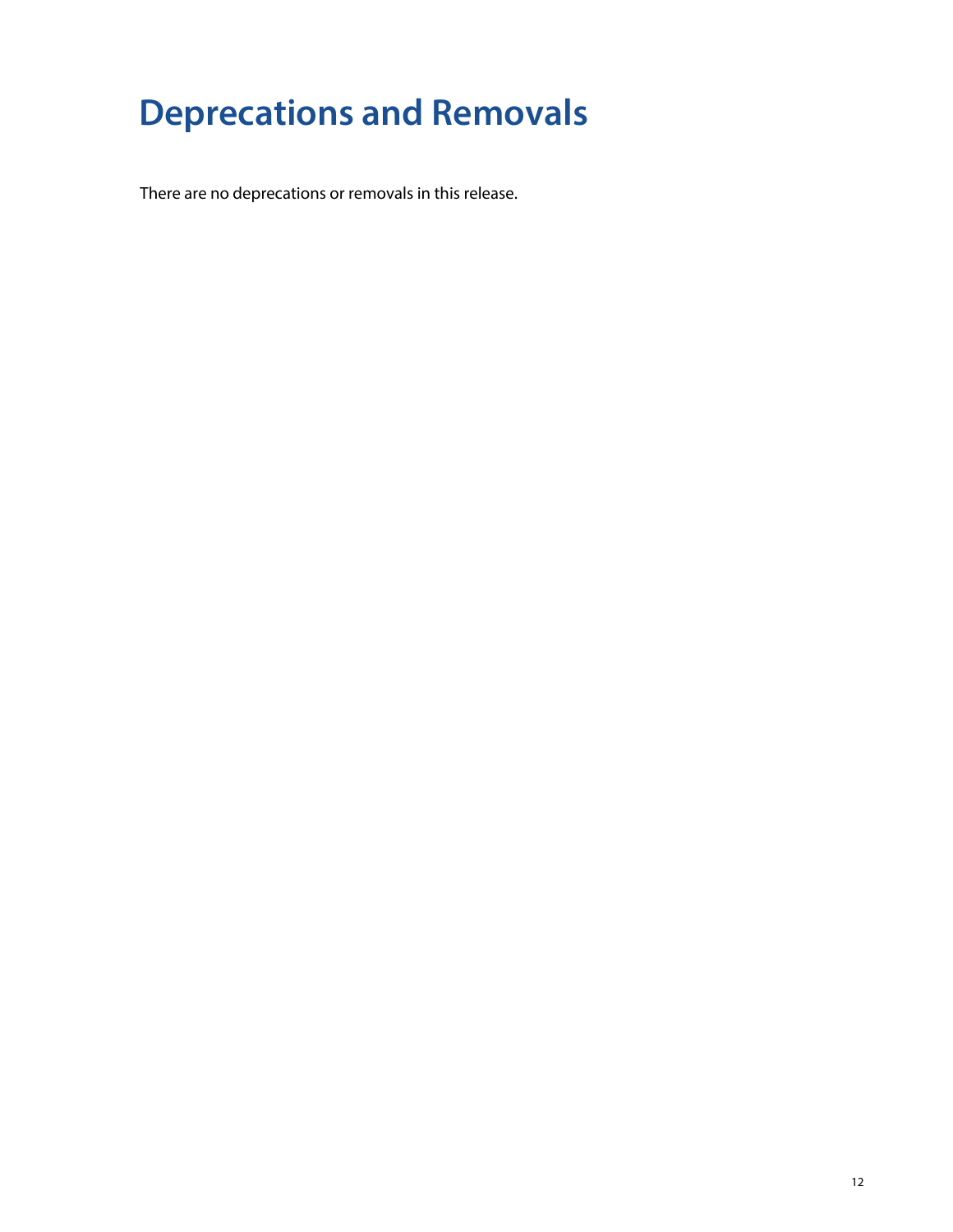# <span id="page-12-0"></span>**Bug Fixes and Enhancements**

### <span id="page-12-1"></span>**jamf binary**

D-008880 Fixed an issue that prevented a package from being downloaded if its name contains a space or a special character and the package is hosted on an HTTP distribution point.

### <span id="page-12-2"></span>**JAMF Software Server**

- D-007782 Fixed an issue that prevented an extension attribute from being used as criteria for an advanced search or smart group if the name of the extension attribute contains an apostrophe (') or quotation marks (").
- D-008871 Fixed reflected cross-site scripting (XSS) vulnerabilities in the JSS web application.
- D-008872 Fixed persistent cross-site scripting (XSS) vulnerabilities in the JSS web application.
- D-008907 Fixed an issue that caused file paths for scripts to contain duplicate file names if the distribution point has not been migrated.
- D-008928 Fixed an issue that prevented purchased content from being updated in a non-root JSS instance.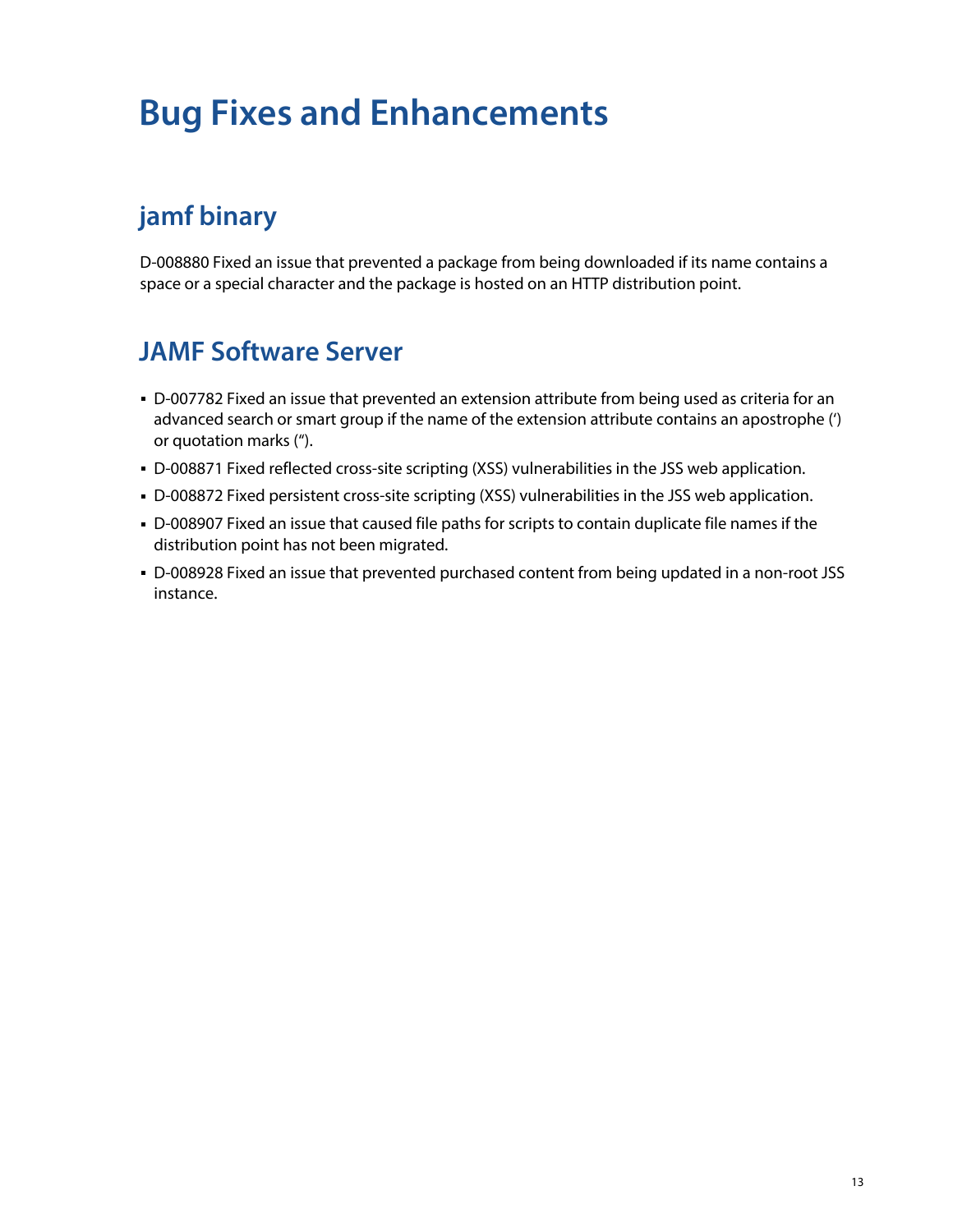# <span id="page-13-0"></span>**Known Issues**

The following issues are a result of bugs in third-party software. Defects have been filed for these bugs and are awaiting resolution.

- When users try to access the Self Service web clip on a mobile device with iOS 7.0.1 or 7.0.2, Self Service opens in Safari instead of as a web clip.
- **EX** eBooks and unmanaged apps cannot be installed from the Self Service web clip on iOS 7 devices until the Self Service web clip is updated for iOS 7. For more information, see the following Knowledge Base article: [Updating the Self Service Web Clip for iOS 7](https://jamfnation.jamfsoftware.com/article.html?id=345)
- Management account passwords configured using the network scanner in Recon v9.01-9.11 are not saved correctly in the JSS if they contain an "at" symbol (@). This prevents management tasks from being performed on the affected computers. For more information, see the following Knowledge Base article:

[Casper Remote Error: An Incorrect Username/Password is Entered for this Computer](https://jamfnation.jamfsoftware.com/article.html?id=355)

- [D-004197] Printers mapped using an OS X configuration profile are not displayed in "Print and Scan" in System Preferences unless the Allow printers that connect directly to user's computer checkbox is selected in the configuration profile.
- [D-004198] OS X configuration profiles that are configured to display a heading on the login window fail to do so.
- [D-004382] Tapping the URL in an email enrollment invitation on an iOS 6 device draws a blank page. Users should copy-and-paste the URL into the Safari app instead.
- [D-005532] OS X configuration profiles with a Login Window payload that is configured to deny users and groups the ability to log in fail to do so.
- $[D-005736]$  The Require password after sleep or screen saver begins and Allow user to set lock message settings in the Security & Privacy payload of an OS X configuration profile are not applied.
- [D-005750] An iOS configuration profile with a Restrictions payload that has Media Content settings configured causes the Require Password option to be set to "Immediately" on a mobile device that was originally set to "15 minutes".
- $[D-005882]$  The Computer administrators may refresh or disable management option in a Login Window payload of an OS X configuration profile is not applied at login.
- [D-005900] The JSS fails to install configuration profiles with a Web Clip payload on computers with OS X v10.9.
- **[D-006026] The JSS fails to restrict Game Center when the Allow use of Game Center checkbox is** deselected in the Restrictions payload in OS X configuration profiles.
- [D-006058] User-level OS X configuration profiles with widget restrictions fail to restrict widgets.
- [D-006250] A customized Self Service web clip icon uploaded using the JSS will revert to the default Casper Suite icon on iOS 7 devices.
- [D-006266] Policies running during the DarkWake state of Power Nap fail if DarkWake is terminated before the policy finishes running.
- [D-006393] The Start screen saver after option in a Login Window payload of an OS X configuration profile is not applied on computers with OS X v10.8.4 or v10.8.5.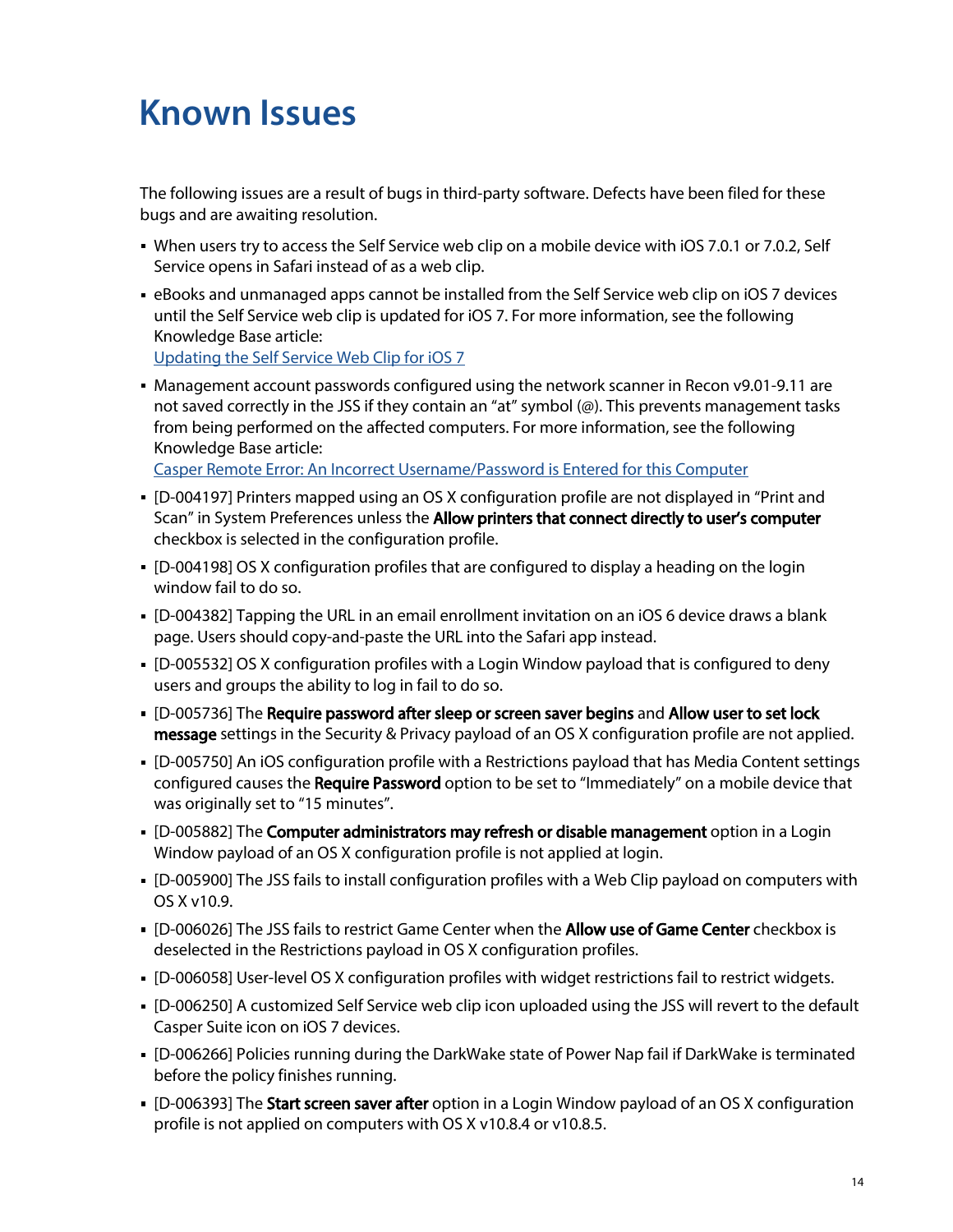- [D-006627] When restarting a computer that has been imaged using Casper Imaging, the computer fails to enroll if attempting to connect to the JSS via an Apple Thunderbolt to Ethernet Adapter.
- **[D-006662] Installed OS X configuration profiles that include a VPN payload with the Use Hybrid** Authentication checkbox selected append "[hybrid]" to the group name in the VPN authentication settings on the computer, which causes group authentication to fail.
- [D-006758] iOS configuration profiles with a Single App Mode payload fail to require a passcode on supervised iOS 7 devices when the devices have a passcode and are locked.
- [D-006793] Computer-level OS X configuration profiles that define options for Time Machine backups fail to do so.
- [D-007004] iOS configuration profiles with a cookies restriction fail to set the specified restriction and hide other cookies restrictions on the device. The restrictions that are hidden depend on the restriction specified in the profile.
- [D-007087] Mobile devices fail to enroll properly using a PreStage enrollment when they are powered off from the Login page after being restored to an iCloud backup.
- [D-007163] Casper Focus sometimes incorrectly removes the focus from a student device if the Home button on the student device is pressed while the device is being focused.
- [D-007206] Attempting to install Self Service Mobile for iOS on an enrolled mobile device when the Self Service web clip is open causes the device to lock on the web clip. This prevents the user from accessing any other screens or content on the device. Workaround: Change the Install Automatically option to Self Service web clip.
- [D-007245] The configuration page fails to display correctly when enrolling a mobile device via PreStage enrollment.
- **[D-007386] Mobile devices fail to enroll using a PreStage enrollment if an LDAP user has User must** change password at next logon selected in Active Directory.
- [D-007508] Apps assigned to users for VPP-managed distribution sometimes fail to install completely on mobile devices that have Automatic Downloads enabled.
- [D-007511] If the option to skip the Restore page is selected for a PreStage enrollment in the JSS, the Restore page is not skipped during enrollment if the enrollment process is restarted during the Setup Assistant.
- **[D-007537] Location Services are incorrectly disabled when the Allow modifying Find My Friends** settings (Supervised devices only) checkbox is deselected in the Restrictions payload of an iOS configuration profile.
- [D-007628] iOS configuration profiles made available in Self Service cannot be removed manually from mobile devices with iOS 8 even when the profiles are configured to allow removal. Workaround: Remove the mobile device from the scope of the profile.
- **[D-007638] An in-house eBook set to the Install Automatically distribution method will display as** "Untitled" until it is opened on a mobile device.
- [D-007721] iOS configuration profiles with a Mail payload configured to log in to the app using a specified password fail to require a password after the configuration profile has been removed and redistributed to require a password on mobile devices with iOS 6.
- [D-007823] Policies configured to require users to enable FileVault 2 in a disk encryption payload fail to do so on a computer with OS X v10.10.
- [D-007825] OS X configuration profiles with a Software Update payload configured to allow installation of OS X beta releases fail to make OS X beta releases available to users.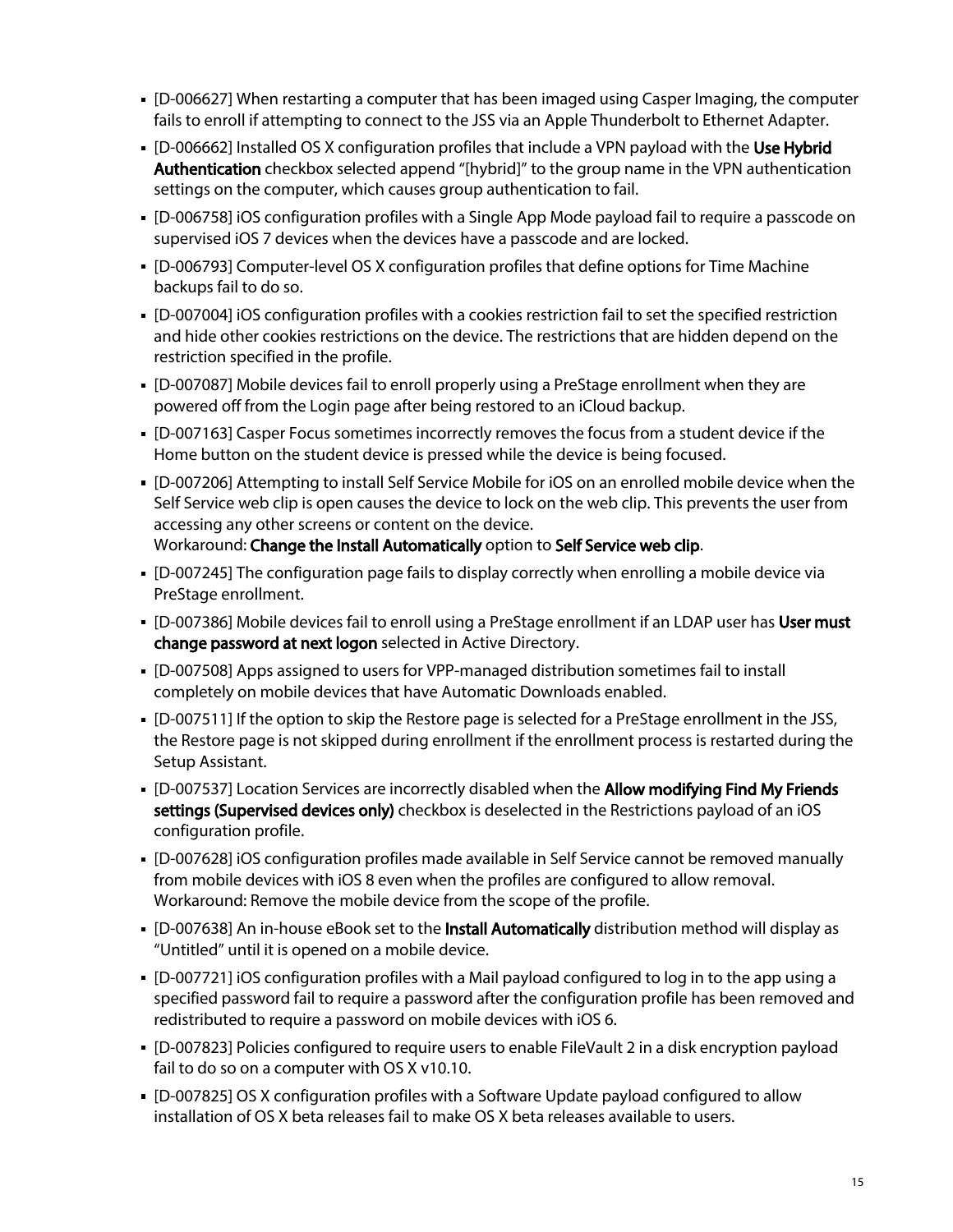- [D-007843] Casper Focus incorrectly disables Speak Selection on a student device while the device is focused on an app.
- [D-007860] When the User value in the Exchange payload of an OS X configuration profile is an email address, an OS X Mail app user cannot authenticate and access their email on OS X v10.10 computers.
- [D-007898] If a PreStage enrollment is configured with the Make MDM Profile Mandatory checkbox selected and a user skips the Wi-Fi configuration step during the OS X Setup Assistant process, the computer will not be enrolled with the JSS.
- [D-007916] If a computer-level OS X configuration profile with a Password payload is installed on a computer with OS X v10.9, the user cannot log in to the computer after upgrading to OS X v10.10.
- [D-007989] MySQL Server fails to start automatically on a computer running OS X v10.10 when "Automatically Start MySQL Server on Startup" is selected.
- [D-007999] Screen saver settings in a configuration profile that is removed and re-applied to a computer are not retained.
- [D-008015] Personal device profiles cannot be updated on mobile devices with iOS 8.1 or later.
- [D-008152] End users are incorrectly prompted for an Airplay password when attempting to Airplay to a device for which an AirPlay password has been specified using an OS X configuration profile.
- [D-008167] When multiple Casper Suite disk images are mounted, the JSS Installer installs the version of the Casper Suite included in the disk image that was mounted first.
- [D-008255] On computers with OS X v10.9 or v10.10, configuration profiles that enforce an alphanumeric password intermittently prevent new passwords from being set.
- [D-008272] If an iOS configuration profile is configured with a Restrictions payload specifying an Autonomous Single App Mode app and the profile is installed on a mobile device, the device is not immediately locked to the specified app and a prompt to enable Guided Access is displayed when the app is opened.
- [D-008286] When VMware Fusion is closed on a client computer, the computer loses its connection with the JSS. For more information see the following Knowledge Base article: [Restoring a Computer's Connection with the JSS after Quitting VMware Fusion](https://jamfnation.jamfsoftware.com/article.html?id=392)
- [D-008309] A guest user is able to log in from the FileVault 2 login window when a configuration profile was used to disallow guest users and FileVault 2 is configured for the current or next user.
- [D-008401] A paid app managed with VPP managed distribution sometimes fails to install on a mobile device after it is distributed to a user.
- [D-008560] A configuration profile set to log a user out after a certain amount of time fails to do so.
- [D-008567] When a student device with iOS 8 is focused on a website, multiple icons with the website link are displayed.
- [D-008603] OS X configuration profiles with a Restrictions payload disable the widgets in the OS X v10.10 Notification Center.
- [D-008742] Computer names that contain emoji characters do not display correctly.
- [D-008806] The dsconfigad binary fails to bind a computer to a directory service if the service account password contains an exclamation point (!).
- [D-008905] An OS X configuration profile with a Passcode payload does not enforce the required alphanumeric value or the maximum number of failed attempts allowed for a computer with OS X v10.10 or later.